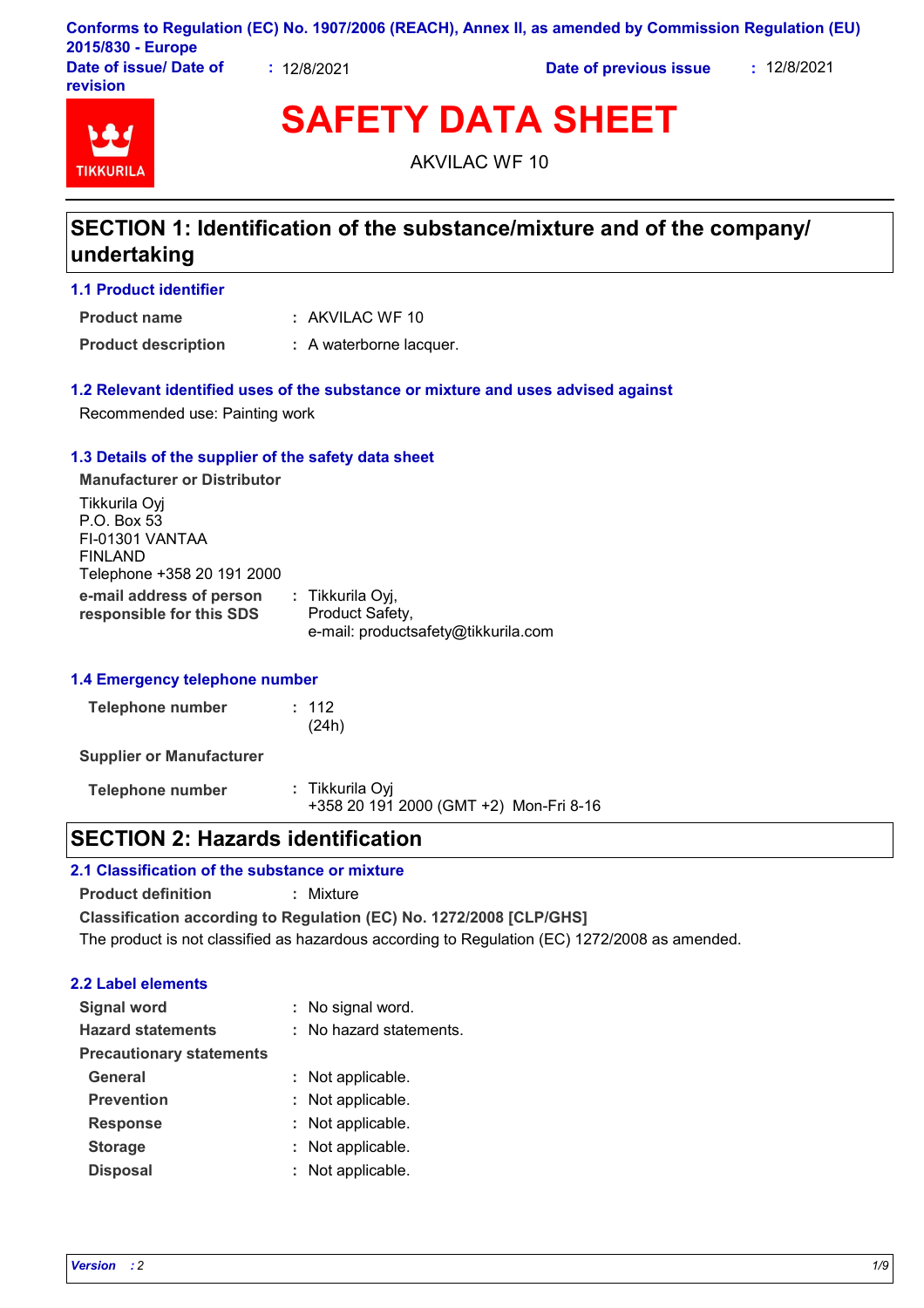| Date of issue/Date of revision        | 08.12.2021 Date of previous issue                                                                                                                                                                                                                                                                                              | 08.12.2021. | AKVILAC WF 10 |  |
|---------------------------------------|--------------------------------------------------------------------------------------------------------------------------------------------------------------------------------------------------------------------------------------------------------------------------------------------------------------------------------|-------------|---------------|--|
| <b>Supplemental label</b><br>elements | : Contains 2,4,7,9-tetramethyldec-5-yne-4,7-diol, 1,2-benzisothiazol-3(2H)-one (BIT)<br>and reaction mass of 5-chloro-2-methyl-2H-isothiazol-3-one and 2-methyl-2H-<br>isothiazol-3-one $(3:1)$ (C(M)IT/MIT $(3:1)$ ). May produce an allergic reaction. Safety<br>data sheet available on request.<br>Wear protective gloves. |             |               |  |
|                                       |                                                                                                                                                                                                                                                                                                                                |             |               |  |

### **Treated articles**

This product contains a biocidal product for the preservation of the product during storage. Contains C(M)IT/MIT (3:1).

### **2.3 Other hazards**

**Other hazards which do : not result in classification** : None known.

# **SECTION 3: Composition/information on ingredients**

|                                                                                                                              |                                                                                     |               | <b>Classification</b>                                                                                                                                                                                                                                |              |
|------------------------------------------------------------------------------------------------------------------------------|-------------------------------------------------------------------------------------|---------------|------------------------------------------------------------------------------------------------------------------------------------------------------------------------------------------------------------------------------------------------------|--------------|
| <b>Product/ingredient</b><br>name                                                                                            | <b>Identifiers</b>                                                                  | $\frac{9}{6}$ | <b>Regulation (EC) No.</b><br>1272/2008 [CLP]                                                                                                                                                                                                        | <b>Notes</b> |
| 2-(2-butoxyethoxy)ethanol                                                                                                    | REACH #: 01-2119475104-44<br>EC: 203-961-6<br>CAS: 112-34-5<br>Index: 603-096-00-8  | $\leq$ 3      | Eye Irrit. 2, H319                                                                                                                                                                                                                                   |              |
| 3-butoxypropan-2-ol                                                                                                          | REACH #: 01-2119475527-28<br>EC: 225-878-4<br>CAS: 5131-66-8<br>Index: 603-052-00-8 | $\leq$ 3      | Skin Irrit. 2, H315<br>Eye Irrit. 2, H319                                                                                                                                                                                                            |              |
| (2-methoxymethylethoxy)propanol                                                                                              | REACH #: 01-2119450011-60<br>EC: 252-104-2<br>CAS: 34590-94-8                       | $\leq$ 3      | Not classified.                                                                                                                                                                                                                                      |              |
| 2,4,7,9-tetramethyldec-5-yne-4,7-diol                                                                                        | REACH #: 01-2119954390-39<br>EC: 204-809-1<br>CAS: 126-86-3                         | $≤0.3$        | Eye Dam. 1, H318<br>Skin Sens. 1B, H317<br>Aquatic Chronic 3, H412                                                                                                                                                                                   |              |
| 1,2-benzisothiazol-3(2H)-one (BIT)                                                                                           | EC: 220-120-9<br>CAS: 2634-33-5                                                     | < 0.05        | Acute Tox. 4, H302<br>Skin Irrit. 2, H315<br>Eye Dam. 1, H318<br>Skin Sens. 1, H317<br>Aquatic Acute 1, H400 (M=1)<br>Aquatic Chronic 2, H411                                                                                                        |              |
| reaction mass of 5-chloro-2-methyl-<br>2H-isothiazol-3-one and 2-methyl-<br>2H-isothiazol-3-one (3:1) (C(M)IT/<br>MIT (3:1)) | CAS: 55965-84-9<br>Index: 613-167-00-5                                              | < 0.0015      | Acute Tox. 3, H301<br>Acute Tox. 2, H310<br>Acute Tox. 2, H330<br>Skin Corr. 1C, H314<br>Eye Dam. 1, H318<br>Skin Sens. 1A, H317<br>Aquatic Acute 1, H400 (M=100)<br>Aquatic Chronic 1, H410 (M=100)<br><b>EUH071</b><br>See Section 16 for the full |              |
|                                                                                                                              |                                                                                     |               | text of the H statements<br>declared above.                                                                                                                                                                                                          |              |

There are no additional ingredients present which, within the current knowledge of the supplier, are classified and contribute to the classification of the substance and hence require reporting in this section.

There are no additional ingredients present which, within the current knowledge of the supplier and in the concentrations applicable, are classified as hazardous to health or the environment, are PBTs or vPvBs or have been assigned a workplace exposure limit and hence require reporting in this section.

Occupational exposure limits, if available, are listed in Section 8.

Notes, if applicable, refer to Notes given in Annex VI of 1272/2008/EC.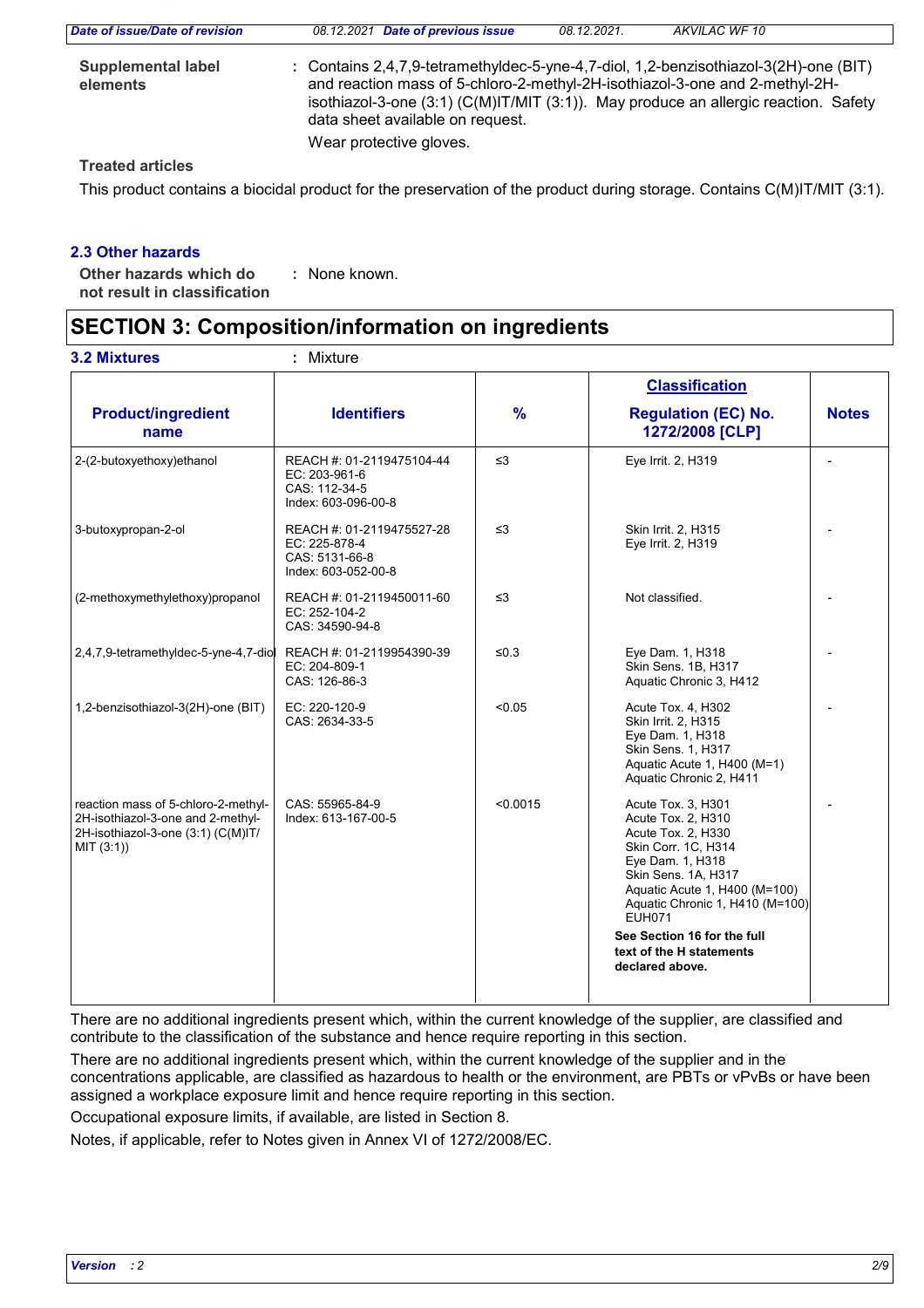# **SECTION 4: First aid measures**

| <b>4.1 Description of first aid measures</b> |                                                                                                                                                                                                      |
|----------------------------------------------|------------------------------------------------------------------------------------------------------------------------------------------------------------------------------------------------------|
| General                                      | : In all cases of doubt, or when symptoms persist, seek medical attention. Show this<br>safety data sheet or label to the doctor if possible.                                                        |
| Eye contact                                  | : Check for and remove any contact lenses. Immediately flush eyes with plenty of<br>lukewarm water, keeping eyelids open. Continue to rinse for at least 15 minutes.                                 |
| <b>Inhalation</b>                            | $:$ Remove to fresh air.                                                                                                                                                                             |
| <b>Skin contact</b>                          | : Wash skin thoroughly with soap and water or use recognized skin cleanser. Do<br>NOT use solvents or thinners.                                                                                      |
| Ingestion                                    | : If accidentally swallowed rinse the mouth with plenty of water (only if the person is<br>conscious). If significant amounts have been swallowed or if symptoms persist,<br>seek medical attention. |

### **4.2 Most important symptoms and effects, both acute and delayed**

See Section 11 for more detailed information on health effects and symptoms.

Contains:

1,2-benzisothiazol-3(2H)-one (BIT)

reaction mass of 5-chloro-2-methyl-2H-isothiazol-3-one and 2-methyl-2H-isothiazol-3-one (3:1) (C(M)IT/MIT (3:1)) 2,4,7,9-tetramethyldec-5-yne-4,7-diol May produce an allergic reaction.

### **4.3 Indication of any immediate medical attention and special treatment needed**

None.

# **SECTION 5: Firefighting measures**

### **5.1 Extinguishing media**

| <u>o. Launguionniq modia</u>                           |                                                                                                                                                               |
|--------------------------------------------------------|---------------------------------------------------------------------------------------------------------------------------------------------------------------|
| <b>Suitable extinguishing</b><br>media                 | : Use an extinguishing agent suitable for the surrounding fire. Recommended:<br>Alcohol resistant foam, CO <sub>2</sub> , powders or water spray/mist.        |
| Unsuitable extinguishing<br>media                      | : Do not use a direct water jet that could spread the fire.                                                                                                   |
|                                                        | 5.2 Special hazards arising from the substance or mixture                                                                                                     |
| Hazards from the<br>substance or mixture               | : This product is not classified as flammable. Fire will produce dense black smoke.<br>Exposure to decomposition products may cause a health hazard.          |
| <b>Hazardous combustion</b><br>products                | : When exposed to high temperatures, hazardous decomposition products may be<br>produced, such as carbon monoxide and dioxide, smoke, oxides of nitrogen etc. |
| <b>5.3 Advice for firefighters</b>                     |                                                                                                                                                               |
| <b>Special protective actions</b><br>for fire-fighters | : Use water spray to keep fire-exposed containers cool. Do not release runoff from<br>fire to drains or watercourses.                                         |
| <b>Special protective</b>                              | : Appropriate breathing apparatus may be required.                                                                                                            |

### **equipment for fire-fighters**

# **SECTION 6: Accidental release measures**

| <b>6.1 Personal precautions,</b><br>protective equipment and<br>emergency procedures | : Refer to protective measures listed in sections 7 and 8. |
|--------------------------------------------------------------------------------------|------------------------------------------------------------|
| <b>6.2 Environmental</b>                                                             | : Do not allow to enter drains, water courses or soil.     |

### **precautions**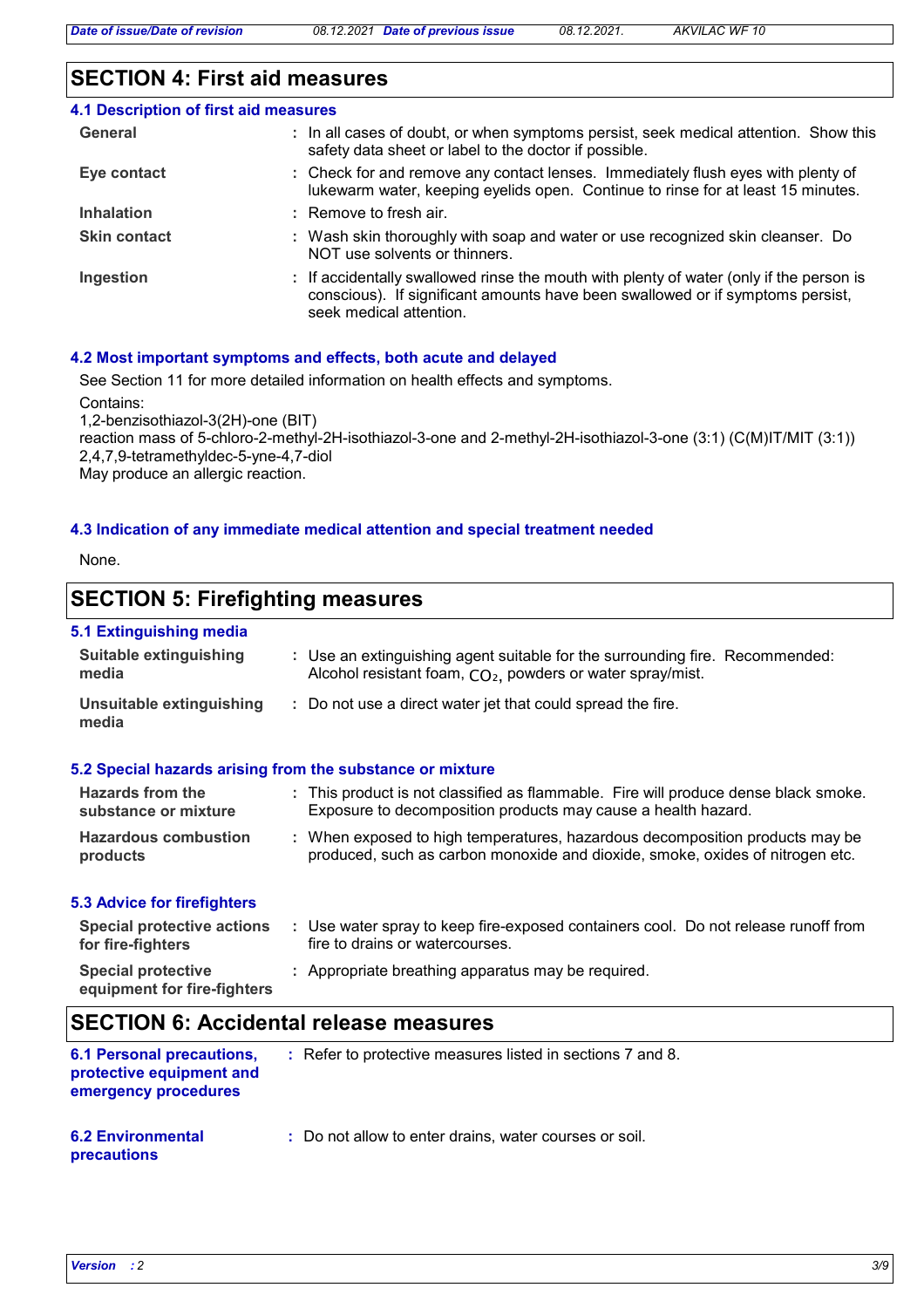| Date of issue/Date of revision                                  | 08.12.2021 Date of previous issue                                                                                                                                                                                                                                        | 08.12.2021. | AKVILAC WF 10 |
|-----------------------------------------------------------------|--------------------------------------------------------------------------------------------------------------------------------------------------------------------------------------------------------------------------------------------------------------------------|-------------|---------------|
| 6.3 Methods and materials<br>for containment and<br>cleaning up | : Contain and collect spillage with non-combustible, absorbent material e.g. sand,<br>earth, vermiculite or diatomaceous earth and place in container for disposal<br>according to local regulations. Preferably clean with water or detergent. Avoid using<br>solvents. |             |               |
| 6.4 Reference to other<br><b>sections</b>                       | : See Section 1 for emergency contact information.<br>See Section 13 for additional waste treatment information.                                                                                                                                                         |             |               |
| <b>SECTION 7: Handling and storage</b>                          |                                                                                                                                                                                                                                                                          |             |               |

| <b>7.1 Precautions for safe</b><br>handling                                          | : Skin contact with the product and exposure to spray mist and vapor should be<br>avoided. Avoid contact with skin and eyes. Avoid inhalation of dust from sanding.<br>See Section 8 for information on appropriate personal protective equipment. Eating,<br>drinking and smoking should be prohibited in areas where this material is handled<br>and stored. Wash hands before breaks and immediately after handling the product.                     |
|--------------------------------------------------------------------------------------|---------------------------------------------------------------------------------------------------------------------------------------------------------------------------------------------------------------------------------------------------------------------------------------------------------------------------------------------------------------------------------------------------------------------------------------------------------|
| <b>7.2 Conditions for safe</b><br>storage, including any<br><b>incompatibilities</b> | : Store away from direct sunlight in a dry, cool and well-ventilated area, away from<br>incompatible materials (see Section 10). Keep container tightly closed. Containers<br>that have been opened must be carefully resealed and kept upright to prevent<br>leakage. Do not store in unlabeled containers. Recommended storage temperature<br>is $+5^{\circ}$ C +25 $^{\circ}$ C. Do not allow to freeze. Store in accordance with local regulations. |
| 7.3 Specific end use(s)                                                              | : None.                                                                                                                                                                                                                                                                                                                                                                                                                                                 |

# **SECTION 8: Exposure controls/personal protection**

### **8.1 Control parameters**

**Occupational exposure limits**

| <b>Product/ingredient name</b>  | <b>Exposure limit values</b>                                                                                                                                                                                                         |
|---------------------------------|--------------------------------------------------------------------------------------------------------------------------------------------------------------------------------------------------------------------------------------|
| 2-(2-butoxyethoxy)ethanol       | EU OEL (Europe, 10/2019). Notes: list of indicative<br>occupational exposure limit values<br>TWA: $67.5$ mg/m <sup>3</sup> 8 hours.<br>TWA: 10 ppm 8 hours.<br>STEL: 101.2 mg/m <sup>3</sup> 15 minutes.<br>STEL: 15 ppm 15 minutes. |
| (2-methoxymethylethoxy)propanol | EU OEL (Europe, 10/2019). Absorbed through skin. Notes: list<br>of indicative occupational exposure limit values<br>TWA: 50 ppm 8 hours.<br>TWA: $308$ mg/m <sup>3</sup> 8 hours.                                                    |

**Recommended monitoring**  If this product contains ingredients with exposure limits, personal, workplace **: procedures** atmosphere or biological monitoring may be required to determine the effectiveness of the ventilation or other control measures and/or the necessity to use respiratory protective equipment.

**DNELs/DMELs**

No DNELs/DMELs available.

### **PNECs**

No PNECs available.

### **8.2 Exposure controls**

### **Appropriate engineering controls**

Provide adequate ventilation. Comply with the health and safety at work laws.

### **Individual protection measures**

**Eye/face protection :**

Safety eyewear should be used when there is a likelihood of exposure. Use safety eyewear (EN166), especially during spray-application.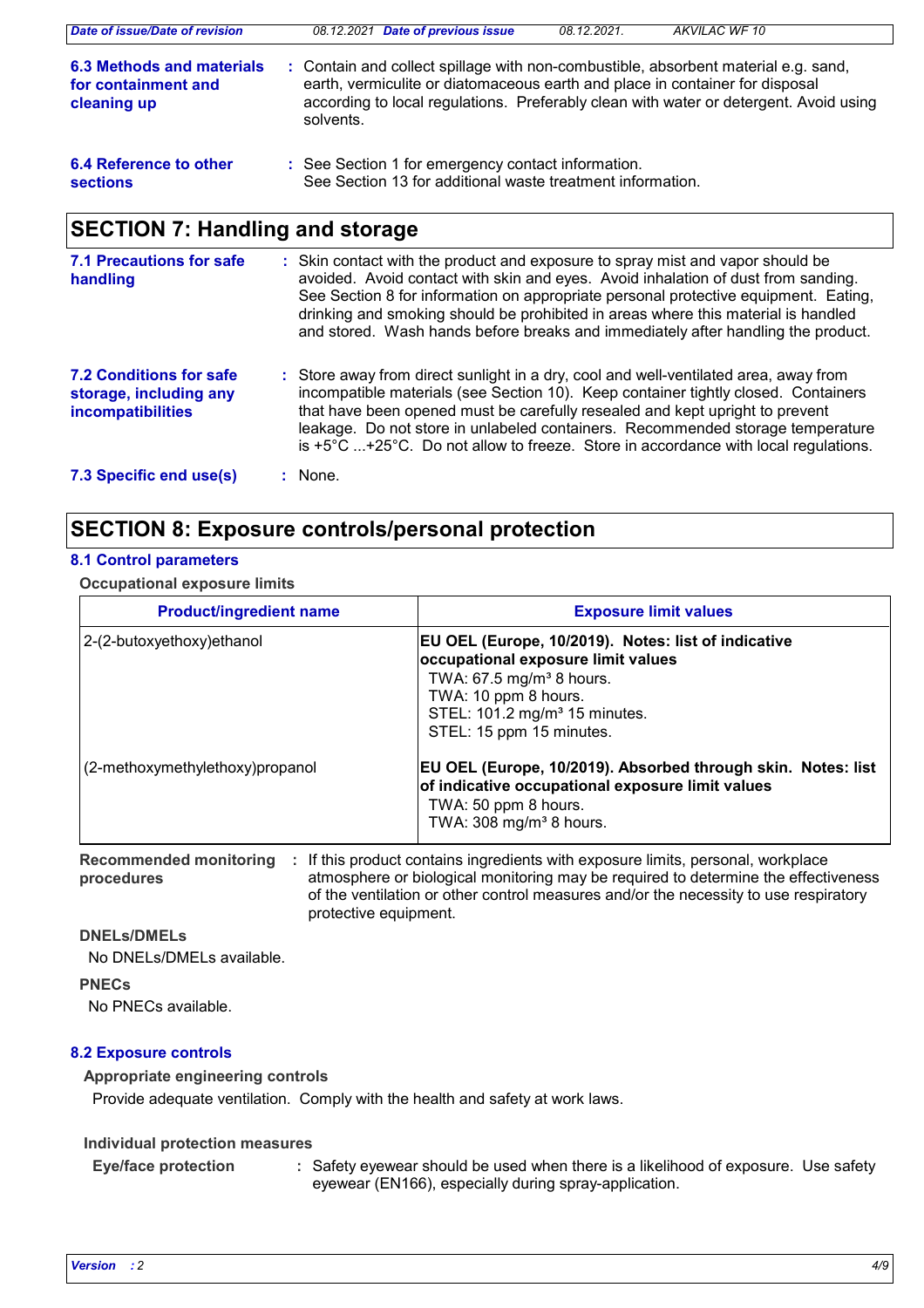| Date of issue/Date of revision | <b>Date of previous issue</b><br>AKVILAC WF 10<br>08.12.2021.<br>08.12.2021                                                                                                                                                                                                                                                                                                                |  |
|--------------------------------|--------------------------------------------------------------------------------------------------------------------------------------------------------------------------------------------------------------------------------------------------------------------------------------------------------------------------------------------------------------------------------------------|--|
| <b>Hand protection</b>         | : Wear protective gloves. Gloves should be replaced regularly and if there is any<br>sign of damage to the glove material. The instructions and information provided by<br>the glove manufacturer on use, storage, maintenance and replacement must be<br>followed.<br>Recommended glove material (EN374):<br>> 8 hours (breakthrough time): nitrile rubber<br>Not recommended: PVA gloves |  |
| <b>Skin protection</b>         | : Wear appropriate personal protective clothing to prevent skin contact.                                                                                                                                                                                                                                                                                                                   |  |
| <b>Respiratory protection</b>  | : If ventilation during spray-application is inadequate, use respirators with<br>combination filter AP, gas/dust filter (EN405:2001). Wear a respirator with type P2<br>filter during sanding (EN149:2001). Be sure to use an approved/certified respirator<br>or equivalent. Check that mask fits tightly and change filter regularly.                                                    |  |

# **SECTION 9: Physical and chemical properties**

| 9.1 Information on basic physical and chemical properties    |                                                          |
|--------------------------------------------------------------|----------------------------------------------------------|
| Appearance                                                   |                                                          |
| <b>Physical state</b>                                        | : Liquid.                                                |
| Color                                                        | : Clear.                                                 |
| Odor                                                         | $:$ Mild.                                                |
| <b>Odor threshold</b>                                        | : Not relevant for the hazard assessment of the product. |
| pH                                                           | : Not relevant for the hazard assessment of the product. |
| <b>Melting point/freezing point</b>                          | : Not available.                                         |
| Initial boiling point and                                    | : Not available.                                         |
| boiling range                                                |                                                          |
| <b>Flash point</b>                                           | $: >100^{\circ}C$                                        |
| <b>Evaporation rate</b>                                      | : Not available.                                         |
| <b>Flammability (solid, gas)</b>                             | : Not applicable. Product is a liquid.                   |
| <b>Upper/lower flammability or</b><br>explosive limits       | : Not available.                                         |
| Vapor pressure                                               | : Not available.                                         |
| <b>Vapor density</b>                                         | : Not available.                                         |
| <b>Density</b>                                               | $1.05$ g/cm <sup>3</sup>                                 |
| Solubility(ies)                                              | : Miscible in water.                                     |
| Partition coefficient: n-octanol/ : Not applicable.<br>water |                                                          |
| <b>Auto-ignition temperature</b>                             | : Not available.                                         |
| <b>Decomposition temperature</b>                             | : Not relevant for the hazard assessment of the product. |
| <b>Viscosity</b>                                             | : Not relevant for the hazard assessment of the product. |
| <b>Explosive properties</b>                                  | : No explosive ingredients present.                      |
| <b>Oxidizing properties</b>                                  | : No oxidizing ingredients present.                      |
| <b>Particle characteristics</b>                              |                                                          |
| <b>Median particle size</b>                                  | : Not applicable.                                        |
| 9.2 Other information                                        |                                                          |

No additional information.

# **10.2 Chemical stability :** Stable under recommended storage and handling conditions (see Section 7). **SECTION 10: Stability and reactivity 10.1 Reactivity :** See Section 10.5.

**10.3 Possibility of hazardous reactions :** Under normal conditions of storage and use, hazardous reactions will not occur.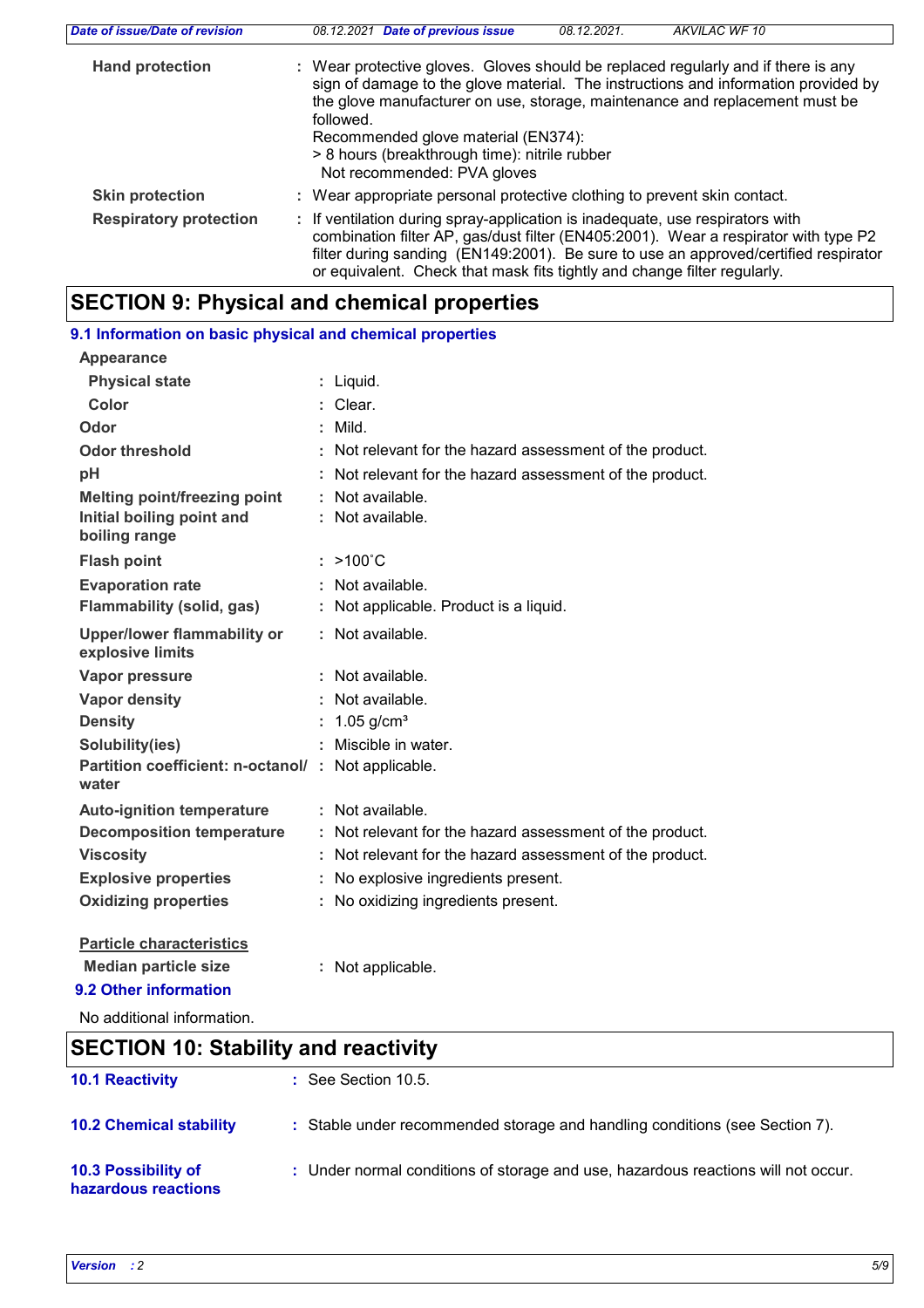| Date of issue/Date of revision                  | <b>Date of previous issue</b><br>08.12.2021                                                                                                                   | 08.12.2021 | AKVILAC WF 10 |
|-------------------------------------------------|---------------------------------------------------------------------------------------------------------------------------------------------------------------|------------|---------------|
| <b>10.4 Conditions to avoid</b>                 | : Avoid extreme heat and freezing.                                                                                                                            |            |               |
| 10.5 Incompatible materials                     | Keep away from the following materials to prevent strong exothermic reactions:<br>oxidizing agents<br>strong acids<br>strong alkalis                          |            |               |
| <b>10.6 Hazardous</b><br>decomposition products | : When exposed to high temperatures, hazardous decomposition products may be<br>produced, such as carbon monoxide and dioxide, smoke, oxides of nitrogen etc. |            |               |

# **SECTION 11: Toxicological information**

### **11.1 Information on toxicological effects**

There is no testdata available on the product itself.

The product is not classified as hazardous according to Regulation (EC) 1272/2008 as amended.

Long term exposure to spray mist may produce respiratory tract irritation. Prolonged or repeated contact can defat the skin and lead to irritation, cracking and/or dermatitis.

**Acute toxicity Carcinogenicity Mutagenicity Teratogenicity Reproductive toxicity Irritation/Corrosion Sensitization Specific target organ toxicity (single exposure) Specific target organ toxicity (repeated exposure) Aspiration hazard** Not classified. Not classified. Not classified. Not classified. Not classified. Not classified. Not classified. The product contains sensitizing substances mentioned in sections 2 and 3. Not classified. Not classified.

Not classified.

# **SECTION 12: Ecological information**

Ecological testing has not been conducted on this product. The product is not classified as environmentally hazardous according to Regulation (EC) 1272/2008.

Do not allow to enter drains, water courses or soil.

### **12.1 Toxicity**

| <b>Product/ingredient name</b>            | <b>Result</b> | <b>Species</b>                       | <b>Exposure</b> |
|-------------------------------------------|---------------|--------------------------------------|-----------------|
| 2,4,7,9-tetramethyldec-<br>5-yne-4,7-diol | EC50 82 mg/l  | Algae - Selenastrum<br>capricornutum | 72 hours        |
|                                           | EC50 15 mg/l  | Aquatic plants                       | 3 days          |
|                                           | EC50 91 mg/l  | Daphnia                              | 2 days          |
|                                           | EC50 91 mg/l  | Daphnia                              | 48 hours        |
|                                           | LC50 36 mg/l  | Fish                                 | 4 days          |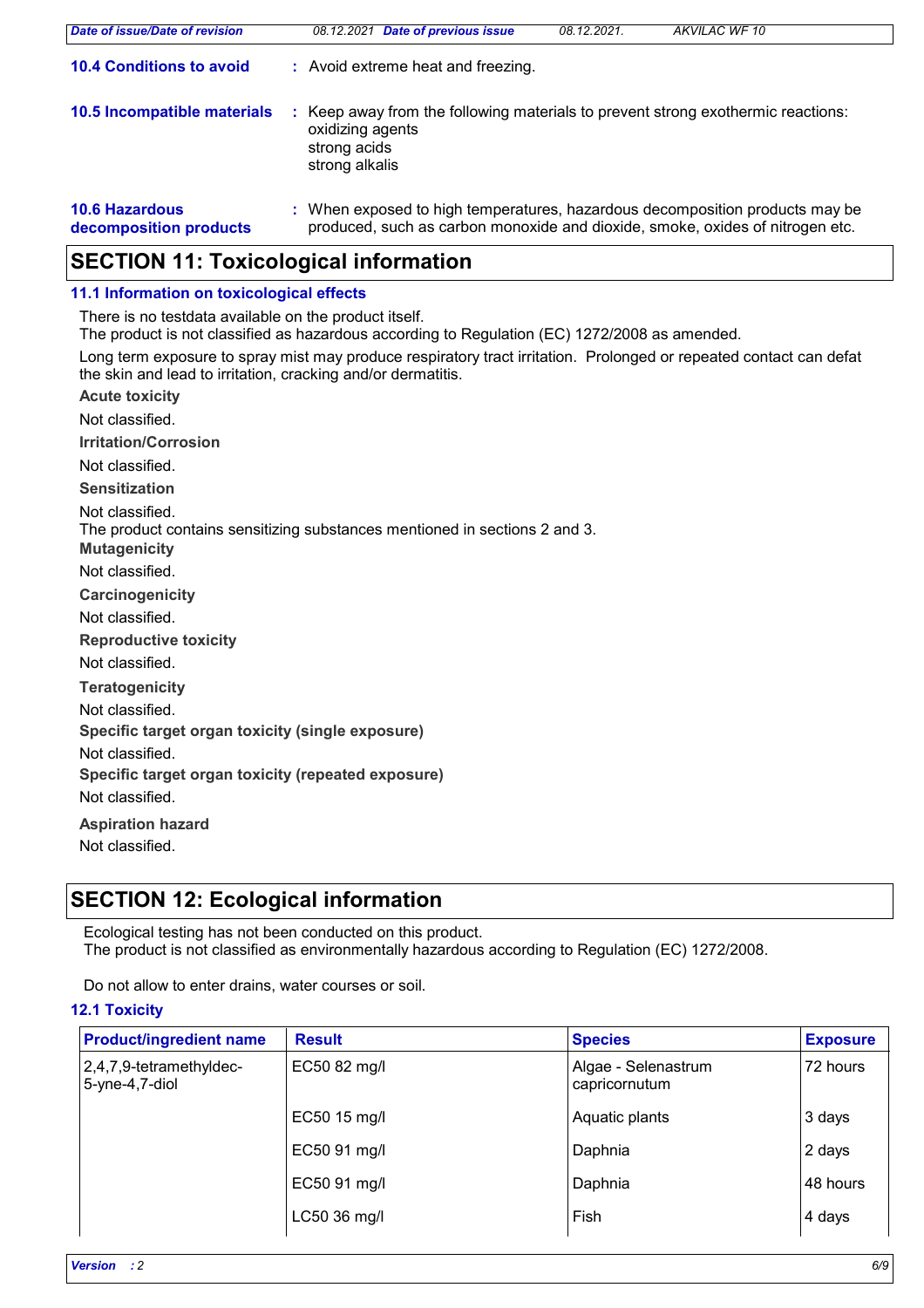| Date of issue/Date of revision         | 08.12.2021 Date of previous issue | 08.12.2021. | AKVILAC WF 10                |          |
|----------------------------------------|-----------------------------------|-------------|------------------------------|----------|
|                                        | NOEC 43 mg/l                      | Daphnia     |                              | 2 days   |
|                                        | NOEC 32 mg/l                      | Fish        |                              | 4 days   |
| 1,2-benzisothiazol-3(2H)-<br>one (BIT) | Acute EC50 0.36 mg/l              |             | Algae - Skeletonema costatum | 72 hours |
|                                        | Acute LC50 0.74 mg/l              | Fish        |                              | 96 hours |

### **12.2 Persistence and degradability**

| <b>Product/ingredient name</b>                                                                                                       | <b>Test</b>              | <b>Result</b>  |                                | <b>Dose</b> |         | <b>Inoculum</b>         |
|--------------------------------------------------------------------------------------------------------------------------------------|--------------------------|----------------|--------------------------------|-------------|---------|-------------------------|
| 2-(2-butoxyethoxy)ethanol                                                                                                            |                          | 92 % - 28 days |                                |             |         |                         |
| 2,4,7,9-tetramethyldec-<br>5-yne-4,7-diol                                                                                            |                          |                | 15.7 % - Not readily - 57 days |             |         |                         |
| <b>Product/ingredient name</b>                                                                                                       | <b>Aquatic half-life</b> |                | <b>Photolysis</b>              |             |         | <b>Biodegradability</b> |
| reaction mass of 5-chloro-<br>2-methyl-2H-isothiazol-<br>3-one and 2-methyl-2H-<br>isothiazol-3-one $(3:1)$ $(C(M))$<br>IT/MIT (3:1) |                          |                |                                |             | Readily |                         |
| 2-(2-butoxyethoxy) ethanol                                                                                                           |                          |                |                                |             | Readily |                         |

### **12.3 Bioaccumulative potential**

| <b>Product/ingredient name</b>      | $LogP_{ow}$ | <b>Bioconcentration factor</b><br>[BCF] | <b>Potential</b> |
|-------------------------------------|-------------|-----------------------------------------|------------------|
| (2-methoxymethylethoxy)<br>propanol | 0.004       |                                         | low              |
| 3-butoxypropan-2-ol                 | 1.2         |                                         | low              |
| 2-(2-butoxyethoxy) ethanol          |             | <3                                      | low              |

### **12.4 Mobility in soil**

| <b>Soil/water partition</b> | : Not available. |
|-----------------------------|------------------|
| <b>coefficient (Koc)</b>    |                  |
| <b>Mobility</b>             | : Not available. |

### **12.5 Results of PBT and vPvB assessment**

This mixture does not contain any substances that are assessed to be a PBT or a vPvB.

#### **12.6 Other adverse effects :**

# **SECTION 13: Disposal considerations**

### **13.1 Waste treatment methods**

**Product**

**Methods of disposal :**

Gather residues into waste containers. Liquid residue must not be emptied into drains or sewage system, but handled in accordance with national regulations. Product residues should be left at special companies which have permission for gathering this kind of wastes.

**European waste catalogue (EWC)**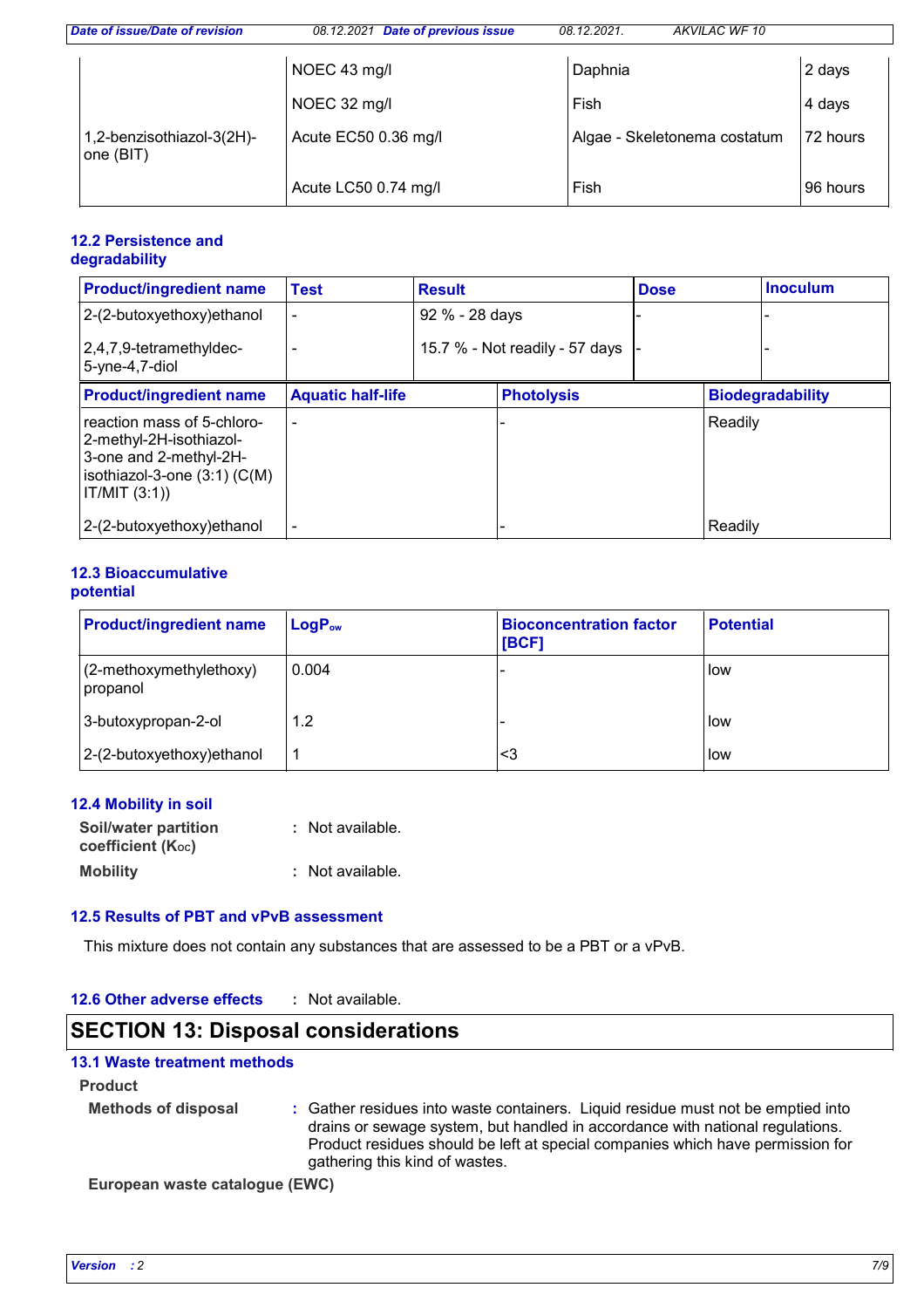*Date of issue/Date of revision 08.12.2021 Date of previous issue 08.12.2021. AKVILAC WF 10*

| Waste code | <b>Waste designation</b>                                                          |
|------------|-----------------------------------------------------------------------------------|
| 08 01 11*  | waste paint and varnish containing organic solvents or other hazardous substances |
| 08 01 12   | waste paint and varnish other than those mentioned in 08 01 11                    |

If this product is mixed with other wastes, the original waste product code may no longer apply and the appropriate code should be assigned. For further information, contact your local waste authority.

### **Packaging**

| <b>Methods of disposal</b> | : Empty packaging should be recycled or disposed of in accordance with national<br>regulations. |
|----------------------------|-------------------------------------------------------------------------------------------------|
| <b>Special precautions</b> | : No additional information.                                                                    |

# **SECTION 14: Transport information**

This product is not regulated for carriage according to ADR/RID, IMDG, IATA.

|                                           | <b>ADR/RID</b> | <b>IMDG</b>    | <b>IATA</b>    |
|-------------------------------------------|----------------|----------------|----------------|
| 14.1 UN number                            | Not regulated. | Not regulated. | Not regulated. |
| 14.2 UN proper<br>shipping name           | $\blacksquare$ |                |                |
| <b>14.3 Transport</b><br>hazard class(es) | ۰              | ۰              |                |
| 14.4 Packing<br>group                     | ۰              | ۰              |                |
| 14.5<br><b>Environmental</b><br>hazards   | No.            | No.            | No.            |

**14.6 Special precautions for Transport within user's premises:** always transport in closed containers that are **: user** upright and secure. Ensure that persons transporting the product know what to do in the event of an accident or spillage.

#### **14.7 Transport in bulk :** Not available.

### **according to IMO instruments**

## **SECTION 15: Regulatory information**

**15.1 Safety, health and environmental regulations/legislation specific for the substance or mixture**

**EU Regulation (EC) No. 1907/2006 (REACH)**

**Other EU regulations**

**Europe inventory :** Not determined.

**Persistent Organic Pollutants** Not listed.

**VOC Directive :** This product is in scope of Directive 2004/42/CE.

### **15.2 Chemical Safety Assessment**

- 
-